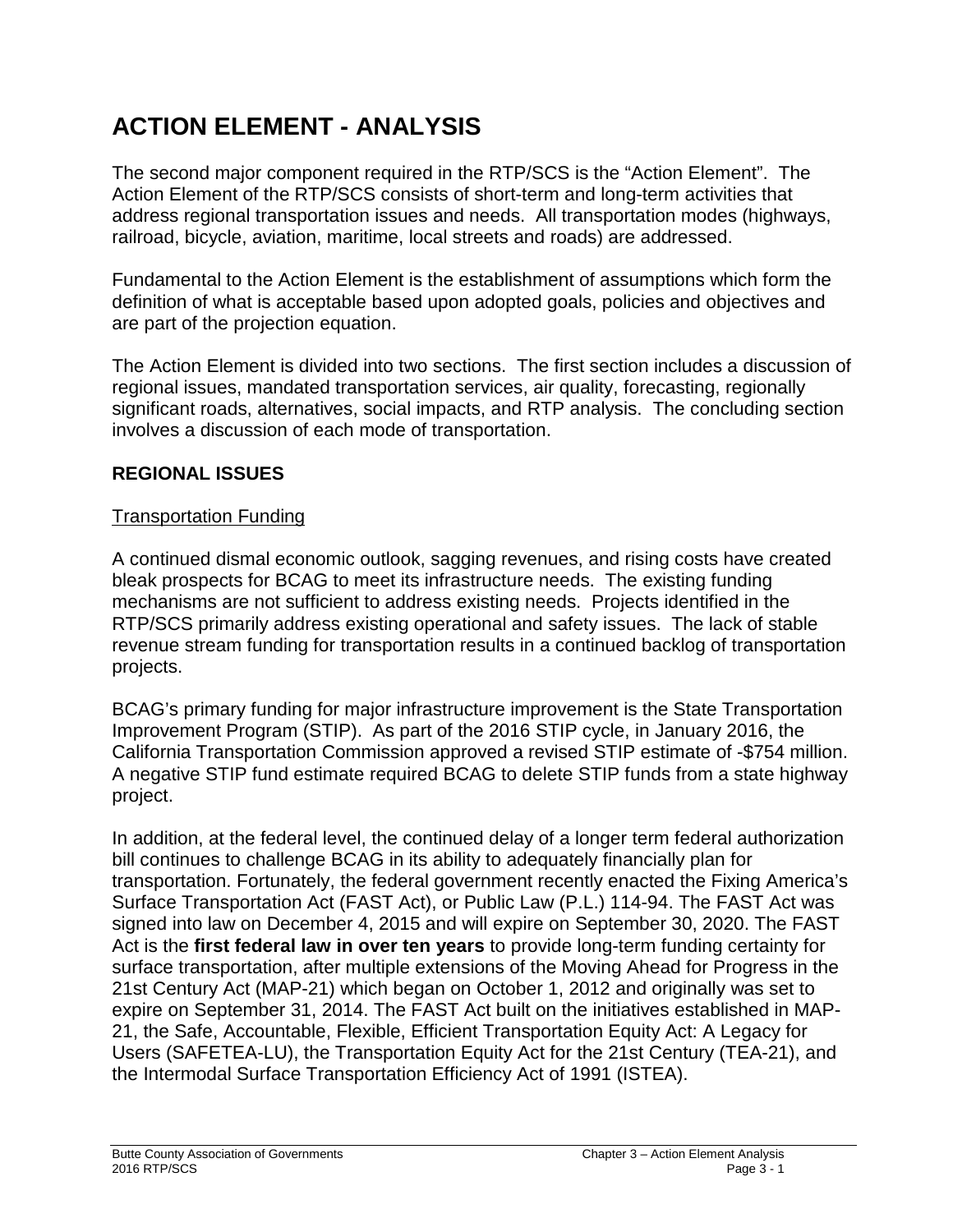#### State Highway Responsibility

At the local level, funding for a continuous four lane facility to Chico is Butte County's top priority. The focus for the region is the SR 70 Corridor south of Oroville. BCAG will look to Caltrans and the CTC for assistance in jointly funding incremental passing lanes south of Oroville to the county line. However, the escalation factor is a major concern with three project segments that cost approximately \$30+ million each.

As a result of SB 45, regional agencies were given control of 75% of the STIP for "regional" improvements on the state highway system. The remaining 25% of the STIP was given to Caltrans to address the "interregional system". As such, BCAG is responsible for making improvements to the state highway system in Butte County. The reality of Caltrans programming any of its ITIP funds is not likely. However, on the interregional road system such as the SR 70 Corridor, Caltrans will continue to be a key participant in contributing ITIP funds, traditionally at 50%.

#### Local Roads

A backlog of local roadway improvements, in particular roadway rehabilitation, continues to be a major concern in Butte County. The cities and county will continue to be required to make the most of other resources available such as the Regional Surface Transportation Program, the Transportation Enhancement Activity Program, Congestion Mitigation and Air Quality Program, gas tax revenues, as well as other funds, in order to address the rehabilitation needs of the county for operations and maintenance. A statewide "local needs assessment" has been prepared at the state level to heighten attention to the policy decision makers.

#### Increased Demand for Transit

Since the 2008 RTP was prepared, gas prices have remained relatively high, at times reaching four dollars a gallon. As a result, the demand for transit service has increased. Most local agencies are utilizing all of their TDA apportionments towards fulfilling their respective transit obligations. While the County is not, they are fulfilling their entire required transit obligations. The balance of funds is being utilized for local streets and road maintenance as they are allowed to do so under TDA law. Since the recent installation of AVL/GPS system and electronic fare box system, BCAG is able to more closely monitor ridership and system performance in efforts to achieve the optimal performance on the transit system. In addition, BCAG has modified the fixed route transit system based on an in depth market based transit study completed in the fall of 2010. Changes to the system were implemented in the spring of 2011. In addition, BCAG has completed a Transit and Non-Motorized Transportation Plan to evaluate the transit system and assist in planning for the future.

# **MANDATED TRANSPORTATION SERVICES**

The Americans with Disabilities Act (ADA) is civil rights legislation requiring, among other things, that persons with disabilities have equal access to transportation services. In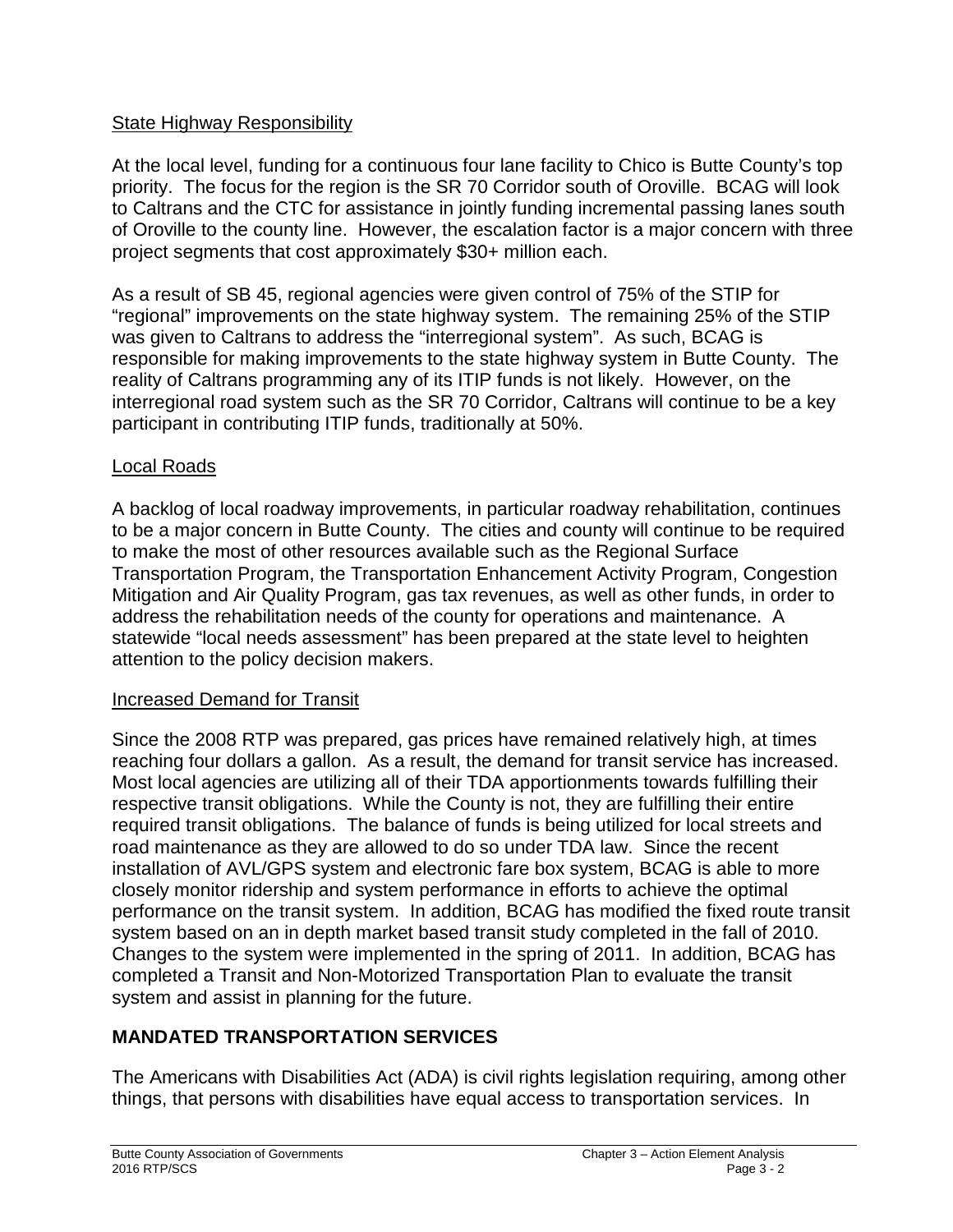terms of transit, this means that all fixed route transit services must provide complementary paratransit services for those within a ¾ mile radius of a fixed route stop. In addition, transit providers must have wheelchair accessible vehicles, provide schedules and other information in accessible formats for people with hearing and sight impairments, allow attendants and companions, and meet specific requirements for comparability of fares.

Paratransit services, such as those mandated by the Americans with Disabilities Act, are significantly more expensive to provide than fixed route transit services. The Act does not provide any funding for these required service improvements. However, BCAG is exploring "premium" service areas for paratransit in efforts to service a greater area above and beyond that which is required. Potential customers have indicated they are willing to pay a little extra for paratransit service, so long as they are able to make their required trips.

During the period of this RTP/SCS, BCAG will continue to work to address transit planning and funding issues relative to meeting ADA requirements. Butte Regional Transit (B-Line) is currently in full compliance with the existing ADA requirements and has previously developed a Human Services Transportation Coordinated Plan for Butte County. BCAG will continue to monitor the regulations as applicable to Butte County.

# **AIR QUALITY CONFORMITY**

With each update and amendment of the RTP, BCAG is required to demonstrate transportation air quality conformity under the Federal Clean Air Act (section 176(c) (42 U.S.C. 7506 (c))). The purpose of this demonstration is to ensure that BCAG's plans and programs "conform" to all applicable federal air quality requirements and that the projects contained within the RTP do not cause new air quality violations, worsen existing violations, or delay timely attainment of the relevant national ambient air quality standards (NAAQS).

Transportation conformity currently applies under EPA's rules to areas that are designated non-attainment, and those re-designated to attainment after 1990 ("maintenance areas"). Currently, the Butte County region is designated marginal nonattainment for the 2008 federal 8-hour ozone standard and the western portion of Butte County is designated as moderate non-attainment under the 2006 federal 24-hour fine particulate matter (PM 2.5) standard. The Chico urbanized area was re-designated from non-attainment to attainment with a maintenance area classification for carbon monoxide (CO) in 1998. As maintenance area for CO, BCAG continues to demonstrate conformity.

The complete Air Quality Conformity Analysis and Determination is included as Appendix 1. The 2016 RTP has successfully demonstrated conformity for each of the required designations.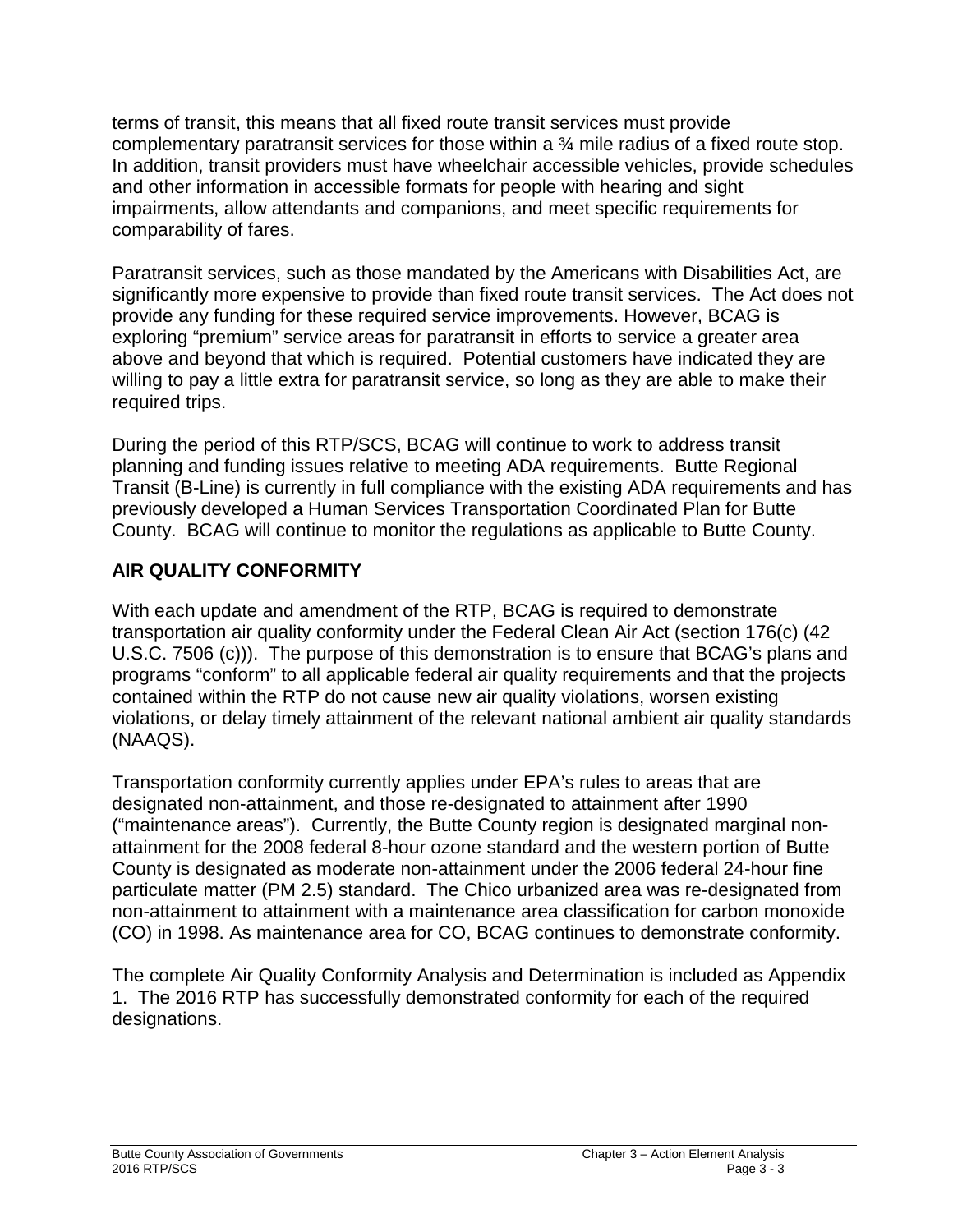#### **REGIONAL MODELING**

In each RTP/SCS update cycle, BCAG is required under federal and state regulations to utilize the latest available estimates and assumptions of population, housing, employment, land use, and travel. BCAG utilizes both a regional travel demand forecasting model and regional land use model, in conjunction with regional growth forecasts, to meet these requirements.

#### Regional Travel Demand Forecasting (TDF) Model

BCAG maintains the regional TDF model to support long-range transportation planning efforts and to provide a mechanism for evaluating the potential effects of future land development and transportation improvement projects. In 2010, the model received extensive updates to support the development of the new sustainable communities strategy required under Senate Bill 375. For development and analysis of the 2016 RTP/SCS, BCAG's TDF model underwent a minor update in which the latest socioeconomic data was incorporated, land use forecasts were revised, and the base was revalidation to year 2014 traffic counts.

Appendix 6-6B includes the complete documentation for the regional TDF model.

#### Regional Land Use Model

In 2010 BCAG worked with California State University, Chico and the University of California Davis to develop a regional land use allocation model to assist in preparing the 2012 RTP/SCS. The model is rule based, and allocates future residential and employment growth while considering the region's existing land use plans, growth forecasts, and development attractions (e.g. transportation and infrastructure) and discouragements (e.g. resource areas, farmland, and floodplains). Outputs of the model are used to inform the regional travel demand forecasting model.

In preparing the 2016 RTP/SCS, the land use allocation model base year was updated to 2014, to coincide with the latest validated travel model and existing land use datasets. Future year land use were then developed for the years 2020, 2035 and 2040. The forecasted allocation years of 2020, 2035, and 2040 are based on minor revisions of the adopted 2012 RTP/SCS allocations with adjustments made for the revised regional growth forecasts.

All future year allocations were developed in coordination with local jurisdictions planning staff and are based on land use information from the areas local land use plans, planned development projects, reasonable assumptions regarding infill and redevelopment, regional growth forecasts, and a review of development attractions (i.e., motorized and non-motorized transportation networks, existing development, service areas, etc.) and discouragements (i.e., resource areas and farmland, public lands, areas exceeding 25% slope, etc.). The general plan and specific plan development activities occurring in the county by the local jurisdictions are reflected in the future year land use assumptions,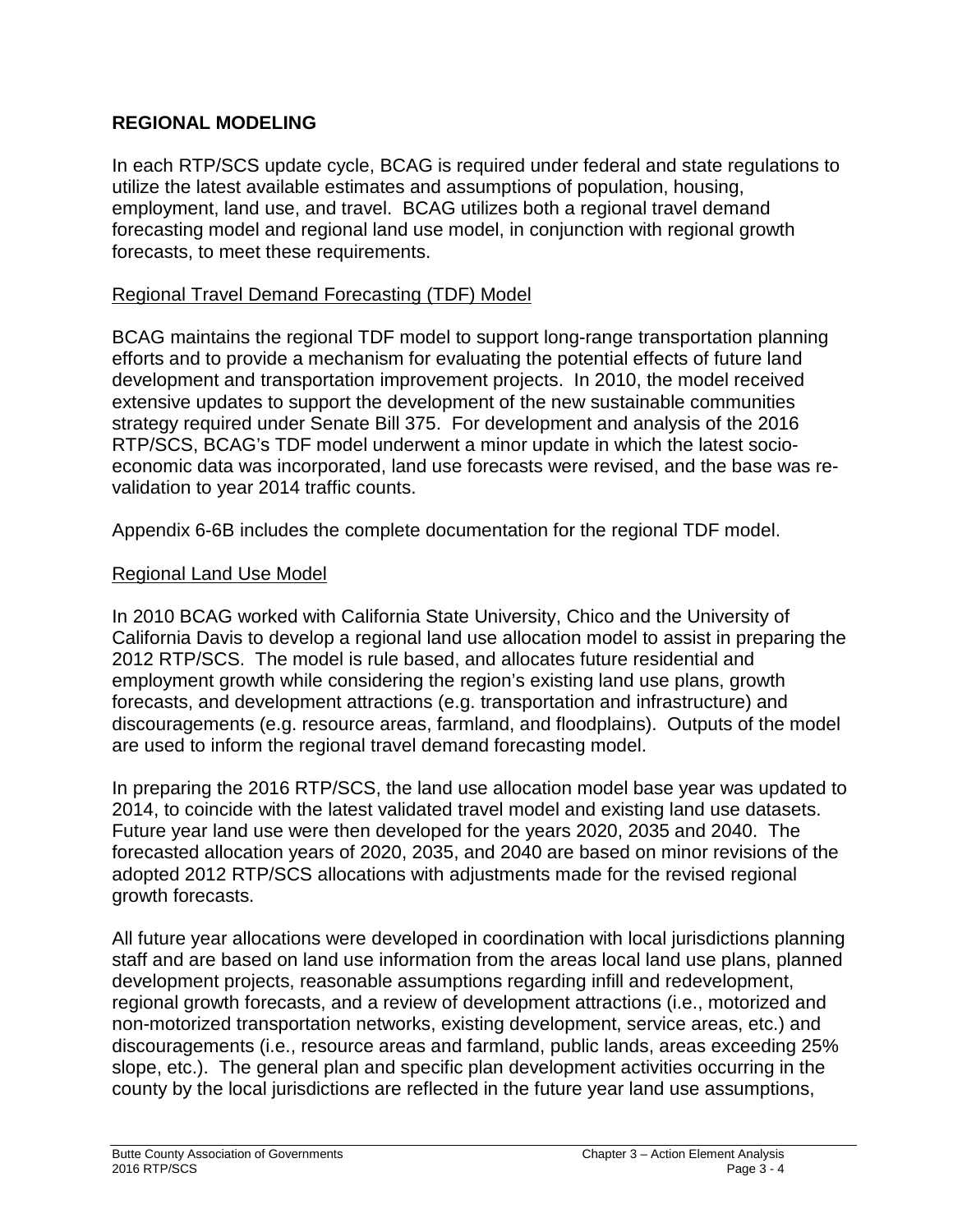which are generally representative of the best available information as of January 1<sup>st</sup>, 2015.

Appendix 6-6A includes the complete documentation for the regional land use allocation model and associated forecasted land uses by analysis year.

# **REGIONAL ROAD NETWORK**

One of the most important components of the overall transportation system in Butte County is the network of roadways that facilitates the movement of people and goods in and through the county.

Appendix 7 identifies specific roadways in Butte County that are of regional significance. Regionally significant roadways include the entire state highway system and all roads designated as either arterial or collector as classified by each local jurisdiction. In addition, roadways which meet one or more of the following criteria have been added and identified as other roads of regional significance:

- Principal roadways connecting Butte County with other regions or counties
- Principal roadways connecting urban areas
- Roadways which provide access to significant recreational, commercial, industrial, or institutional activities
- Roadways which are primary emergency evacuation routes for urban areas

The regionally significant roads in the RTP/SCS are evaluated within the regional traffic model. These roadways are analyzed based on current and future travel demand, and provide a basis to identify potential impacts of growth on the regional transportation system.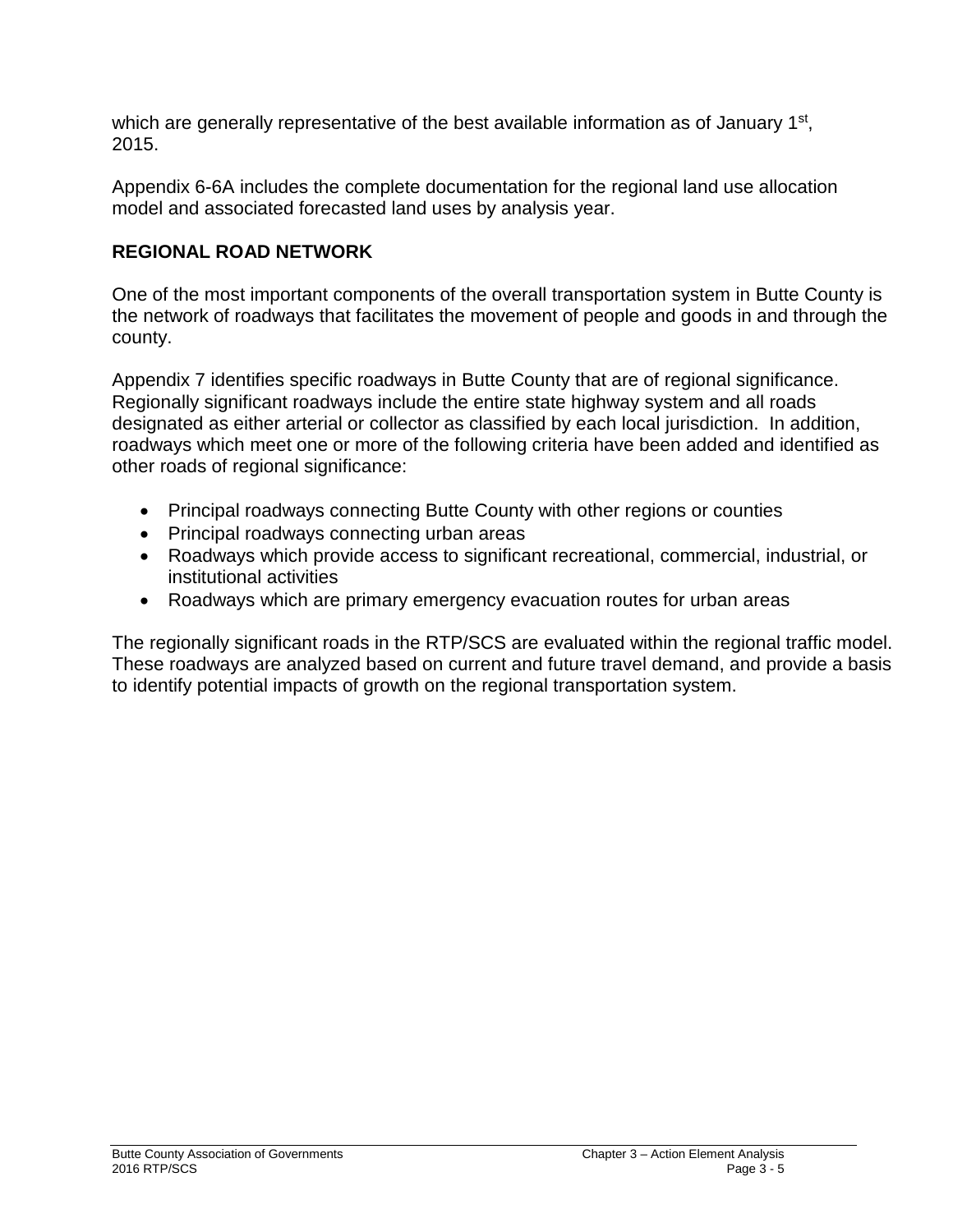# **REGIONAL PERFORMANCE MEASURES**

Performance measures are used to evaluate and analyze the performance and effectiveness of the transportation system, government policies, programs, and strategies presented in the Regional Transportation Plan.

Recent legislation such as the Moving Ahead for Progress in the 21<sup>st</sup> Century Act (MAP-21) and SB 375 have placed an emphasis on performance based planning. In response, several efforts have been funded at the state and regional level to identify key factors and measures to better evaluate transportation plans.

In 2013, the Strategic Growth Council funded an effort to develop a common set of measures which could be utilized by each of California's MPOs. In October of 2014, the California Transportation Commission released the draft 2016 State Transportation Improvement Program (STIP) Guidelines which includes a complete revise of measures to better align with the state transportation goals. In consideration of these efforts, BCAG has updated measures for the 2016 RTP/SCS while continuing with the factors established in previous RTP's.

The updated performance measures have been categorized into the following seven (7) factors: safety and health, mobility/accessibility, reliability, productivity, system preservation, environmental stewardship, and social equity. The Caltrans guidebook *Performance Measures for Rural Transportation Systems, June 2006*, and Caltrans *Smart Mobility 2010: A Call to Action for the New Decade, February 2010, describe and define* the following seven (7) indicators:

- Safety The safety of the regional transportation system is a key measure used to evaluate fatalities, injury, and property loss of system users.
- Mobility/Accessibility Mobility refers to the ease or difficulty of traveling from an origin to a destination. Accessibility is defined as the opportunity and ease of reaching desired locations. As mobility increases, accessibility tends to improve.
- Reliability Reliability refers to the consistency or dependability of travel times and is a measure that compares expectations with experience.
- Productivity Productivity is defined as the utilization of transportation system capacity. For roadways, capacity is defined as the maximum number of vehicles that a roadway can accommodate.
- System Preservation System preservation refers to maintaining the roadway network and transit fleet at a desired or agreed upon level.
- Environmental Stewardship Environmental stewardship strives to protect and enhance the built and natural environments of the region.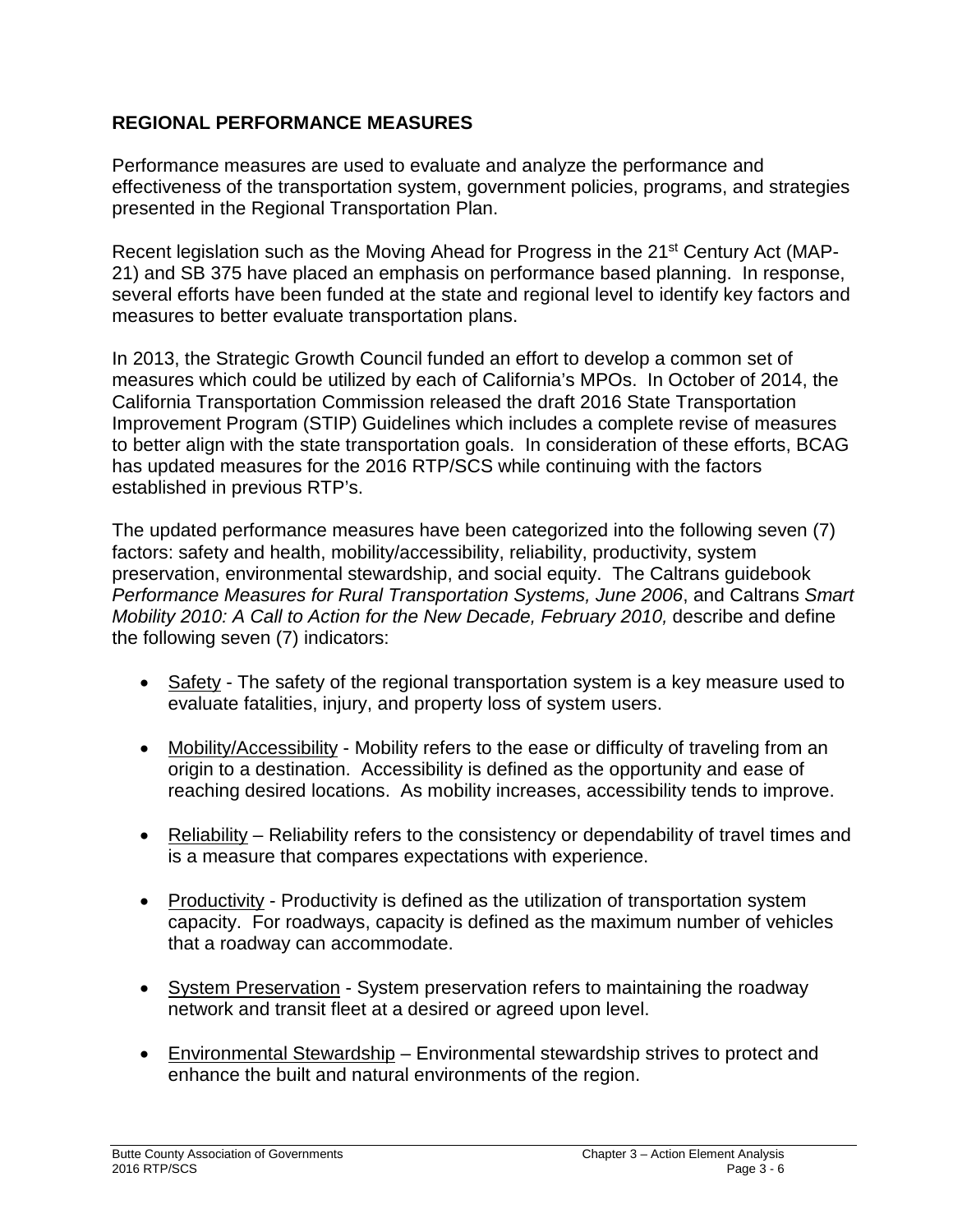• Social Equity – Equitable distribution of the benefits and burdens of the plan on the economically and socially disadvantaged.

In evaluating the performance of the transportation plan, BCAG utilizes multiple tools and datasets to quantify information for each of the measures listed above:

- BCAG's regional transportation model
- BCAG's regional geographic information system (GIS) database
- BCAG's regional land use allocation model
- B-Line ridership data
- California Highway Patrol Statewide Integrated Traffic Records System (SWITRS)

Table 3-1 contains the factors and measures for the 2016 RTP.

#### Table 3-1

| DUAU ZUTU NTF - FEITUNINGING MEGSULGS |                                                                   |                                             |                                                       |                       |  |  |
|---------------------------------------|-------------------------------------------------------------------|---------------------------------------------|-------------------------------------------------------|-----------------------|--|--|
| Factor                                | <b>Measure</b>                                                    | <b>Current Performance</b>                  | <b>Projected Impact of</b><br><b>Constrained Plan</b> | Data Source*          |  |  |
|                                       |                                                                   | Base Year (2014)                            | <b>Year 2040</b>                                      |                       |  |  |
| Safety and<br>Public Health           | <b>Fatalities per Vehicle Miles</b><br>Traveled (VMT)             | 1 per 204,000 VMT                           | decrease                                              | SWITRS / TDF<br>Model |  |  |
|                                       | Fatalities per Passenger Mile by<br><b>Transit Mode Share</b>     | 0 per 8.5 million<br><b>Passenger Miles</b> | maintain                                              | SWITRS / NTD          |  |  |
|                                       | Percentage of Trips by<br>Pedestrian and Bicycle Mode<br>Share    | Bike 2.13%                                  | Bike 2.93%                                            | <b>TDF Model</b>      |  |  |
|                                       |                                                                   | Ped 5.63%                                   | Ped 7.76%                                             |                       |  |  |
| Mobility and<br>Accessibility         | Average Peak Period Travel Time<br>(minutes)                      | 12.87                                       | 14.43                                                 | <b>TDF Model</b>      |  |  |
|                                       | Percentage of Housing and Jobs<br>within 2 miles of State Highway | 82% Housing and<br>94% Jobs                 | 83% Housing and<br>94% Jobs                           | LU Model / GIS        |  |  |
|                                       | Percentage of Population within<br>1/2 mile of Transit Route      | 74%                                         | 66%                                                   | LU Model / GIS        |  |  |
| Reliability                           | Percentage of Congested<br>Highway VMT                            | 0%                                          | 19%                                                   | <b>TDF Model</b>      |  |  |
| Productivity                          | Average Peak Period Vehicle<br>Trips                              | AM 94,038                                   | AM 135,219                                            | <b>TDF Model</b>      |  |  |
|                                       |                                                                   | PM 152,007                                  | PM 217,882                                            |                       |  |  |
|                                       | Transit Passenger Trips per<br>Vehicle Hour (Fixed Route)         | 19.2                                        | 21.8                                                  | NTD / TNMP            |  |  |

# **BCAG 2016 RTP - Performance Measures**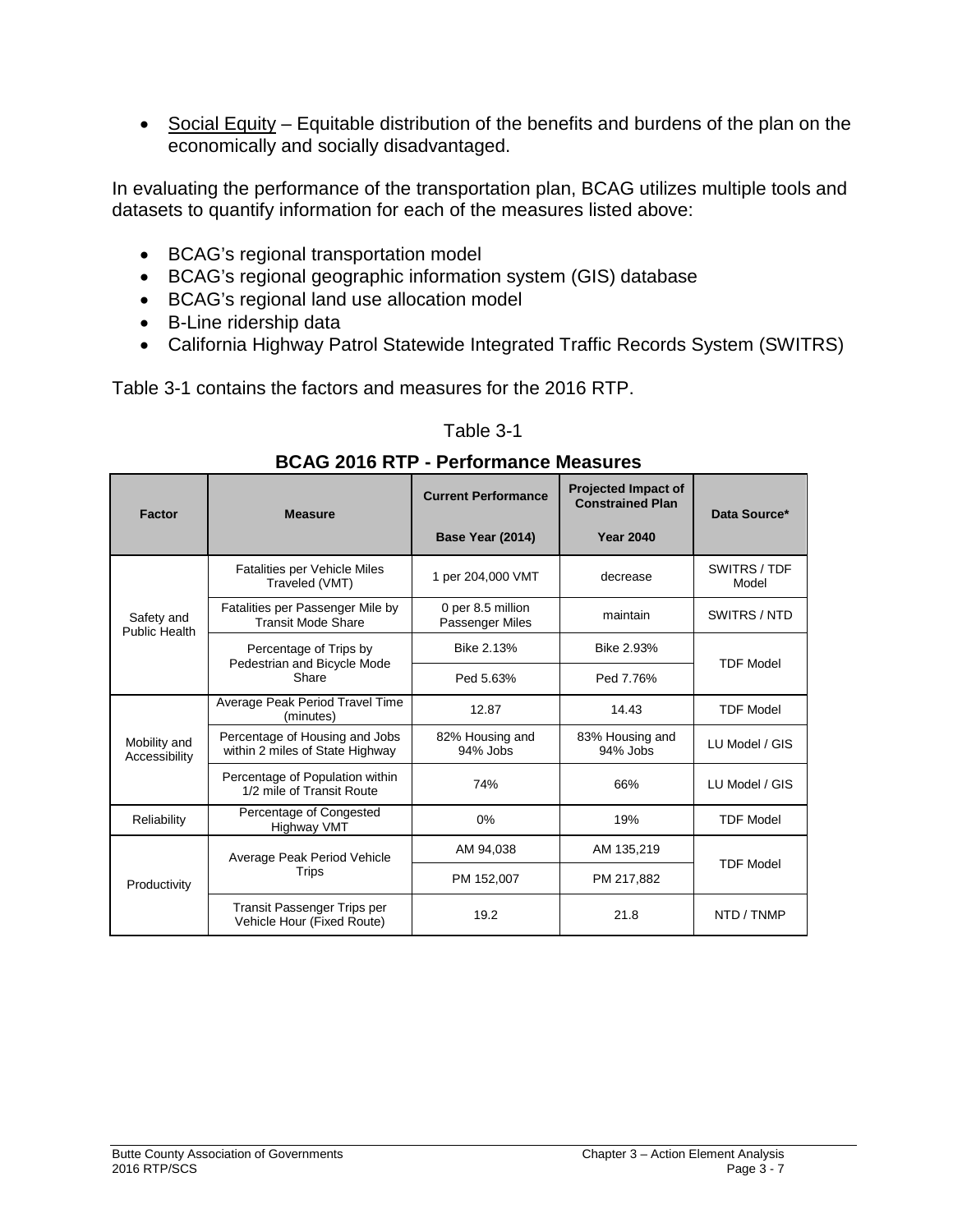|                              |                                                                                                           |                             | -                                                     |                                                   |
|------------------------------|-----------------------------------------------------------------------------------------------------------|-----------------------------|-------------------------------------------------------|---------------------------------------------------|
| <b>Factor</b>                | <b>Measure</b>                                                                                            | <b>Current Performance</b>  | <b>Projected Impact of</b><br><b>Constrained Plan</b> | Data Source*                                      |
|                              |                                                                                                           | Base Year (2014)            | <b>Year 2040</b>                                      |                                                   |
| System<br>Preservation       | Percentage of Distressed Lane<br>Miles - State Highways<br>(District 3)                                   | 10%                         | N/A                                                   | <b>Caltrans Pave</b>                              |
|                              | Percentage of Distressed Lane<br>Miles - Local Streets and Roads                                          | 66%                         | N/A                                                   | <b>Caltrans SR</b>                                |
|                              | Percentage of Highway Bridge<br>Lane Miles in need of<br>Replacement or Rehabilitation <sup>4</sup>       | 46%                         | N/A                                                   | <b>HBP</b>                                        |
|                              | Percentage of Transit Assets<br>exceeding FTA "Useful Life"                                               | 22%                         | 0%                                                    | <b>B-Line</b>                                     |
| Environmental<br>Stewardship | Air Quality Conformity (non-<br>attainment pollutants)                                                    | See Appendix 1              | See Appendix 1                                        | <b>Air Quality</b><br>Conformity<br>Determination |
|                              | Per Capita Vehicle Miles of<br>True                                                                       | 22.1                        | 21.5                                                  | <b>TDF Model</b>                                  |
|                              | Per Capita Acres of Developed<br>Land                                                                     | 0.32                        | 0.29                                                  | LU Model / GIS                                    |
|                              | Acres of Important Farmland<br>Avoided <sup>5</sup>                                                       | 236,386                     | 230,760                                               | LU Model / GIS                                    |
|                              | Percentage of Development<br>Occurring within Butte Regional<br>Conservation Plan - Urban Permit<br>Areas | 70% Housing and<br>86% Jobs | 75% Housing and<br>87% Jobs                           | LU Model / GIS                                    |
| Social Equity                | Percentage of Higher Density<br>Low Income Housing <sup>1</sup> within 1/4<br>mile of Transit Route       | 88%                         | 75%                                                   | LU Model / GIS                                    |
|                              | Percentage of Higher Density<br>Low Income Housing <sup>1</sup>                                           | 26%                         | 27%                                                   | LU Model / GIS                                    |
|                              | Percentage of Minority Area <sup>3</sup><br>Population within 1/4 mile of<br><b>Transit Route</b>         | 100%                        | 100%                                                  | LU Model / GIS                                    |

#### **BCAG 2016 RTP - Performance Measures (Cont.)**

#### Footnotes:

<sup>1</sup> multi-family housing is used in determining percentage of higher density low income housing

<sup>2</sup> VMT includes all trips within county from all vehicle types

<sup>3</sup> Minority Areas are defined as 2010 Census Block Groups were 40 percent or more of the population is Asian Pacific Islander, African American, Hispanic, Native American or other Non-White ethnic group, based on 2010 Census data <sup>4</sup> Highway Bridge Lane Miles with a Sufficiency Rating (SR) of 80 or below

<sup>5</sup> Important Farmland includes farmlands classified as Prime, Unique, and of Statewide Importance by the California Department of Conservation (2012).

Data Source

SWITRS - California Highway Patrol Statewide Integrated Traffic Records System

TDF Model - BCAG's Regional Transportation Model LU Model - BCAG's Regional Land Use Allocation Model

B-Line - Butte Regional Transit

TNMP – BCAG's Transit & Non-Motorized Plan

GIS - BCAG's Regional Geographical Information System

HBP - Caltrans Local Highway Bridge Program – Local Agency Bridge List (2014)

NTD – National Transit Database (2013)

Caltrans SR - California Statewide Local Streets and Roads Needs Assessment (2014)

Caltrans Pave - Caltrans 2013 State of the Pavement Report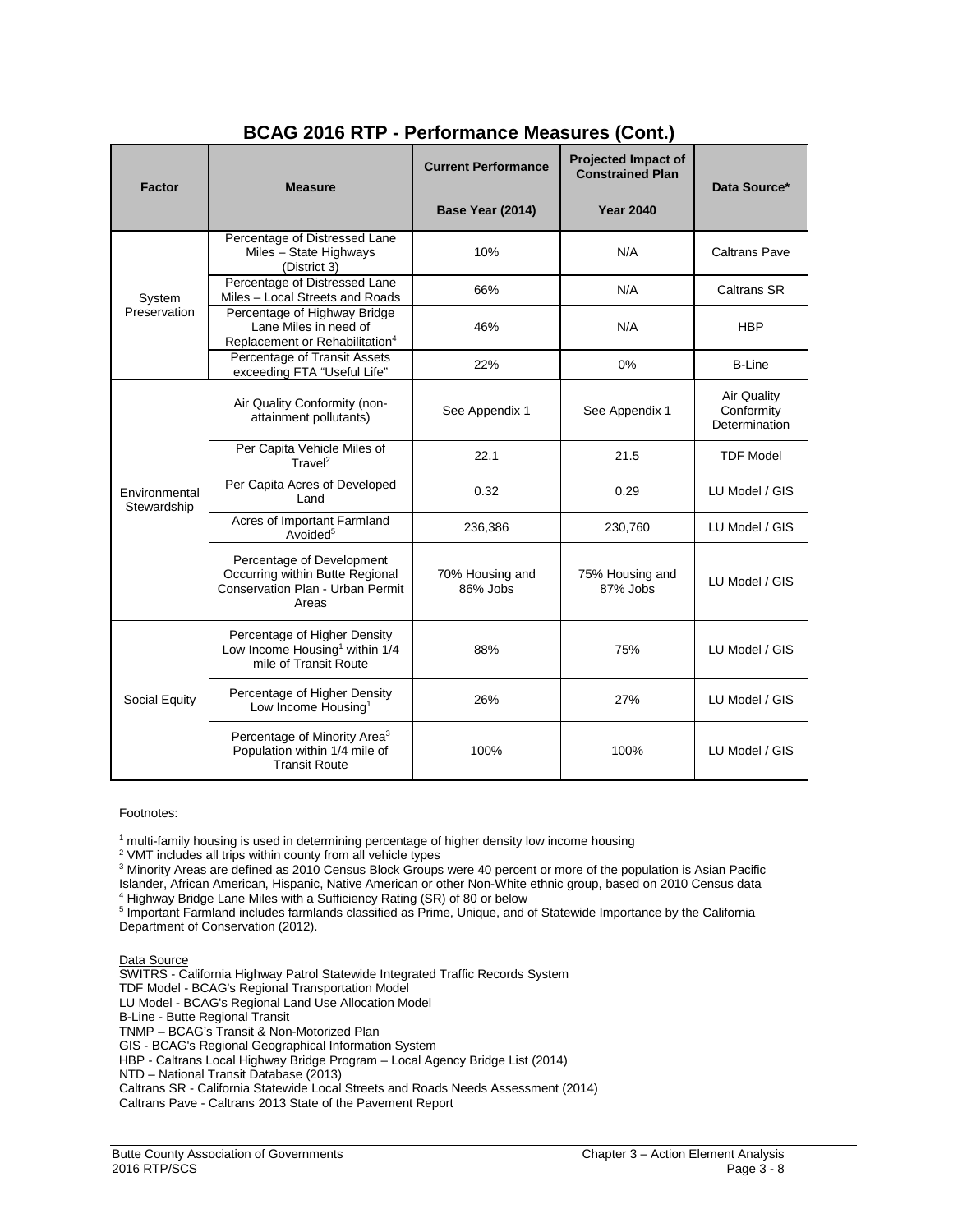# **ALTERNATIVES**

Transportation improvement alternatives are developed from the data analysis for each project that is ultimately funded. The location of sensitive environmental resources and the requirement to consider projects and strategies that protect and enhance the environment are factored into the analysis.

A requirement to the identification of projects in the RTP is that they be specifically identified or be consistent with the goals, policies and objectives of their respective jurisdiction's general plan. As part of the project development process, each project is required to undergo its own environmental clearance. Through the environmental process, each project must stand on its own and satisfy applicable requirements for NEPA and/or CEQA, as well as be consistent with adjacent and or overall environmental goals.

BCAG's top "regional" priority is the SR 70 Corridor to bring a continuous four lane facility reaching Chico. The remaining gap to accomplish this is approximately 20 miles between Oroville and Marysville.

In addition, as part of the RTP EIR process, four alternatives have been considered including:

- 1. No Project (2012 MTP/SCS)
- 2. Financially Unconstrained Build Alternative
- 3. Transit / Pedestrian Investment Alternative
- 4. Transit / Pedestrian Investment Plus Energy Efficiency Alternative

# **SOCIAL IMPACTS**

The RTP is required to consider and reflect in the transportation planning process the effects of housing, employment, community development, and the effectiveness of the transportation system performance and related impacts on the community/central city goals regarding social and economic development.

The "social" effects are considered in this RTP via the BCAG traffic model. The BCAG traffic model incorporates population, housing, and employment growth. The impacts of the socioeconomic considerations are evaluated in terms of potential level of service impacts to the regional road system. The comprehensive update to the socioeconomic data files was the result of a multi-year project in consultation with each of the Planning and Public Works departments and the Transportation Advisory Committee, which includes representation from Caltrans and the public.